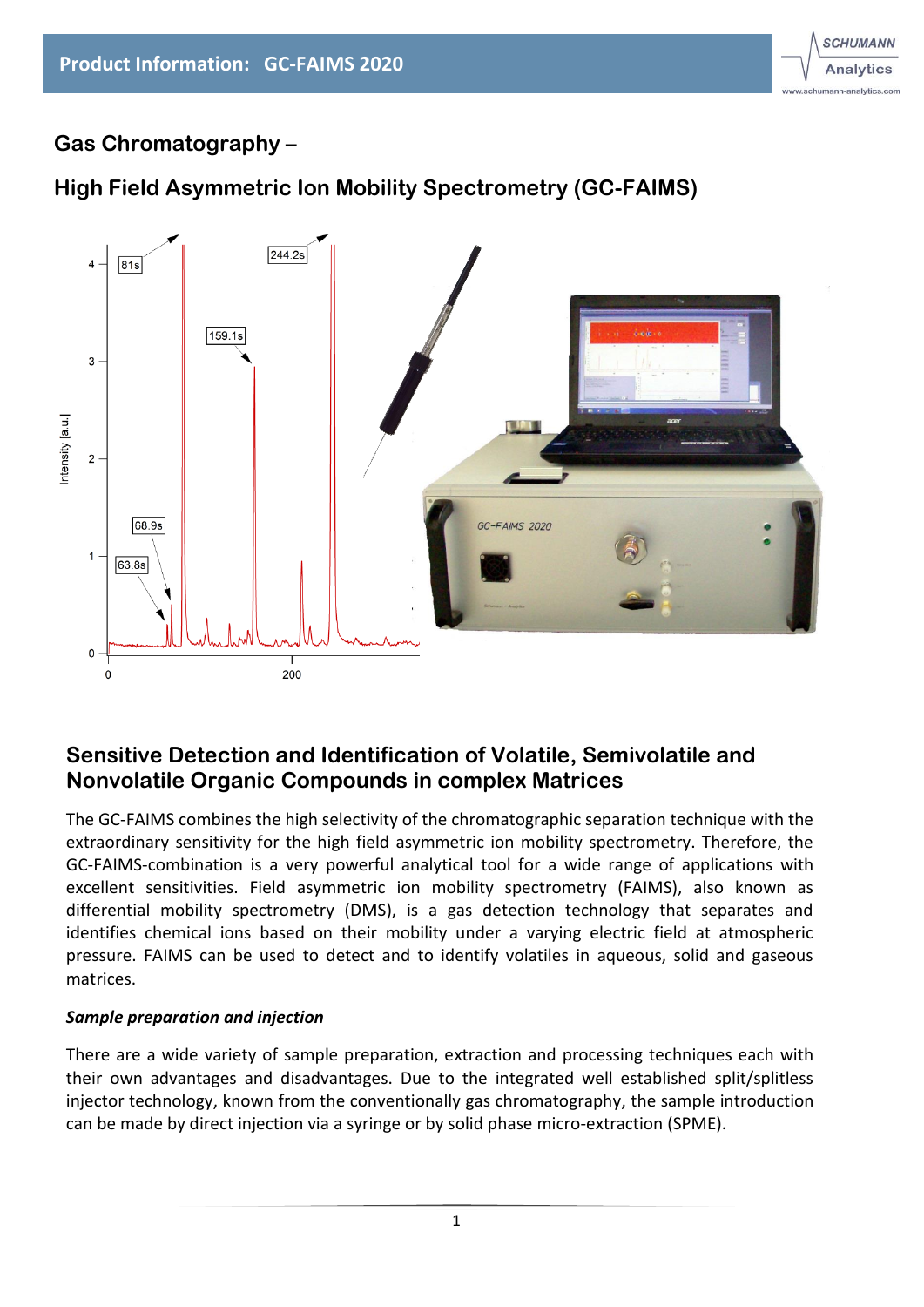

The SPME, for example, is a simple and effective adsorption/desorption sample preparation technique that eliminates the need for solvents or complicated apparatus for concentrating volatiles, semivolatiles or nonvolatiles compounds in liquid samples or headspace and is fully compatible with the GC-FAIMS system. SPME also reduces the sample preparation time up 70% and can be automated.

### **Examples of Applications**

- **Environmental analyses of water samples (e.g. hydrocarbons, PAHs, poly chlorinated biphenyls, phenols, organophosphate pesticides, trace odors)**
- **Headspace analysis of trace impurities in polymer and solid samples**
- **Toxicology analyses: blood alcohol or drugs**
- **Indoor air quality (e.g. aldehydes, terpenes, ketones)**
- **Flavor analyses of food products**
- **Detection of toxic industrial compounds (e.g. BTEX)**
- **Analysis of breath for medical diagnostic**
- **Product quality control by detection of target compounds**
- **Detection of wood preservatives like lindane, pentachlorophenol**

#### **Advantages**

- **High reproducibility**
- **GC temperatures: isotherm or ramps up to 200°C**
- **Heating rates up to 30°C/min**
- **Split/splitless heated Injector up to 300°C**
- **Integrated mass flow controller for presice controlling of column flows**
- **Standard Inlet liner**
- **Powerful custom software for data visualization, real time control and offline analysis**
- **Detects positive and negative ions**
- **High flexibility: Can also be used as a standalone detector (without GC run)**

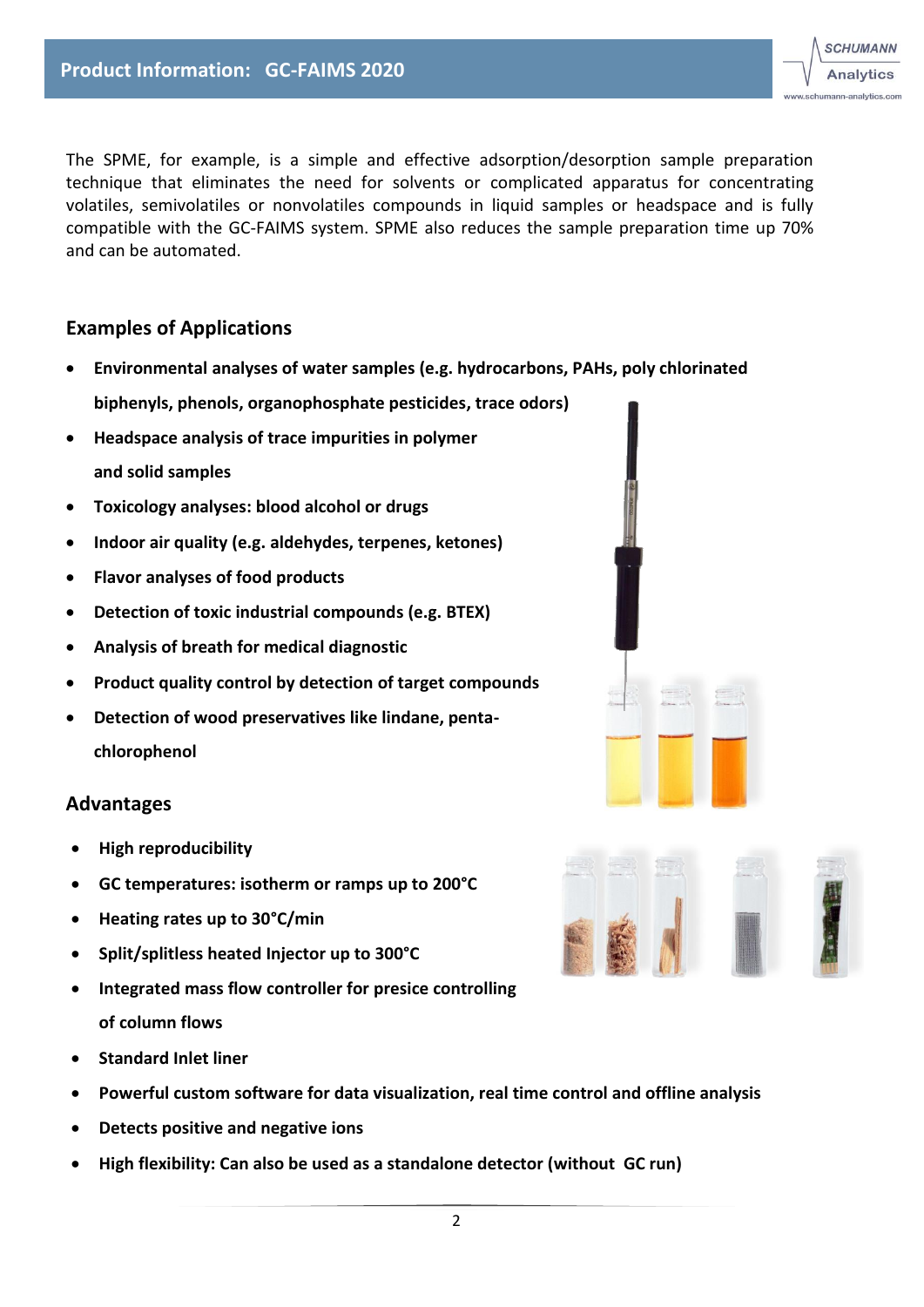### **Software**

The powerful custom software is assigned for the complete instrument control of the gas chromatograph and the ion mobility detector, for data acquisition and analysis of two-and three-dimensional spectra.

The additional offline software "FAIMS-Data Analyser" enables extensive data analysis and statistics like auto identifying peaks, calculating peak areas (manual or automated) and curve fitting for quantitative analysis.

A library of substances and reference spectra is easily created.